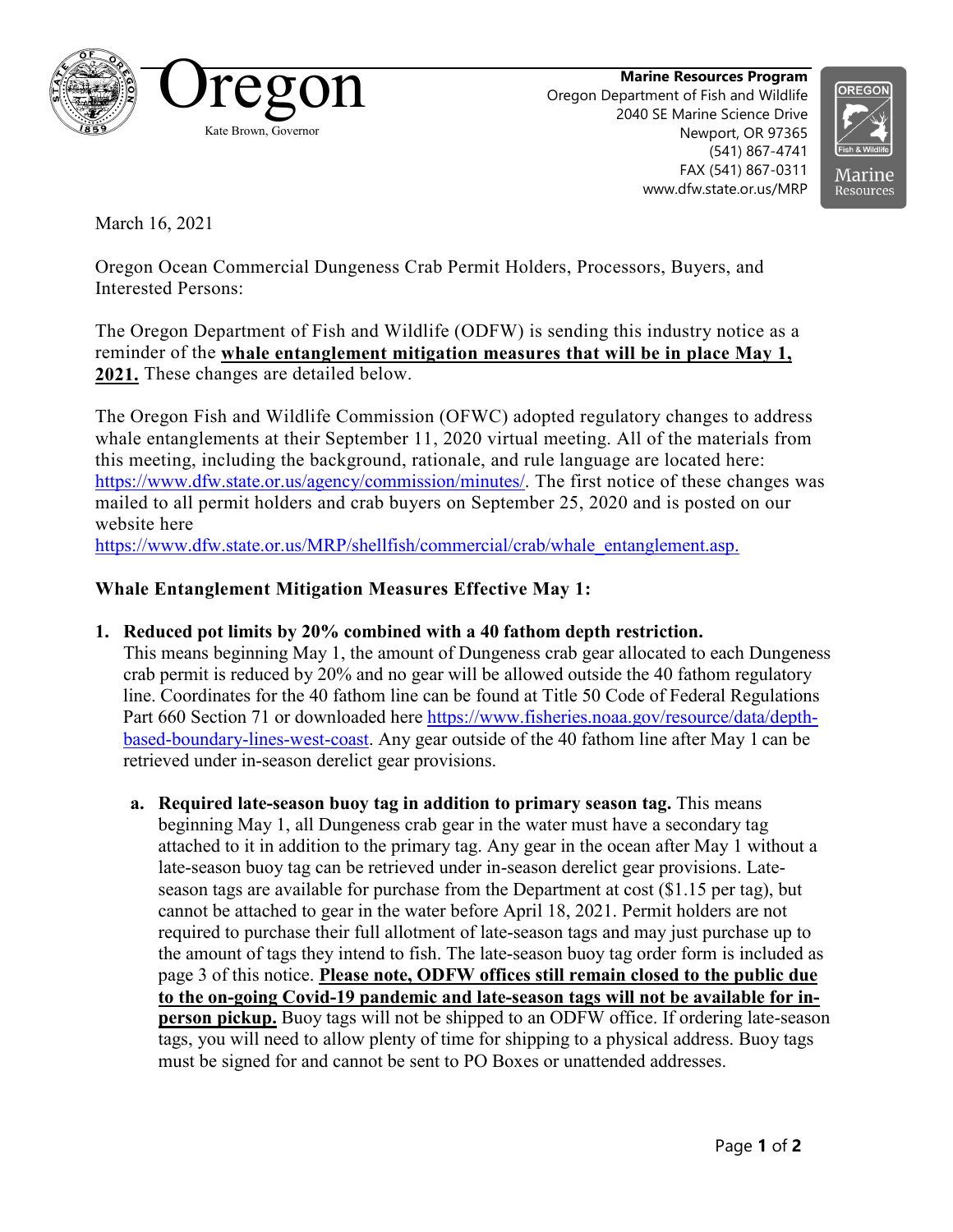- **b. This set of provisions will sunset after three seasons (2020-21, 2021-22 and 2022-23) without further OFWC regulatory action.** This means ODFW will evaluate the effectiveness of these measures and provide recommendations to continue or adjust them from 2023 onward. In order to continue pot limit reduction, depth restriction, and lateseason tags as entanglement risk reduction measures in rule, the OFWC will have to adopt measures prior to the expiration date.
- **2. Eliminated two-week post-season gear clean-up period.** This means that all Dungeness crab gear is required to be out of the water by 11:59PM on August 14.
	- **a. One-time retrieval waivers for another crab permitted vessel to assist in removing gear from August 1 through August 14 are allowed.** This means that any vessel can request a one-time retrieval waiver to have another vessel help retrieve their gear out of the water during the last two weeks of the season. Please contact ODFW License Services at 503-947-6101 if you are interested in applying for a waiver.
	- **b. The amount of derelict gear that may be retrieved from August 15 through August 29 has been increased from 50 pots to an unlimited amount.** This means from August 15 through October 31 an unlimited amount of derelict gear may be retrieved by any commercially licensed vessel. Any gear recovered under this provision must be returned to the original owner by law. This is separate from the post-season derelict gear recovery program, which allows permitted vessels to keep or sell recovered gear, but cannot start until 15 days after the season ends by statute.

Also, as a reminder several new measures for whale entanglement mitigation were effective at the start of the 2020-21 crab season (December 1, 2020) and are still in place, including:

## **3. Required taut lines best practice.**

- **4. Eliminated standard 10% replacement tags.**
- **5. Prohibited use of line marking that is required in any other West Coast federal or state fishery.**
- **6. Adopted revised Tri-State Preseason Testing Protocol.**

Details on each of these measures can be found in the industry notice dated September 25, 2021 located here

[https://www.dfw.state.or.us/MRP/shellfish/commercial/crab/whale\\_entanglement.asp.](https://www.dfw.state.or.us/MRP/shellfish/commercial/crab/whale_entanglement.asp)

Thank you for reviewing all of this information and please contact us if you have any questions.

Caren Braby Marine Program Manager [Caren.E.Braby@state.or.us](mailto:Caren.E.Braby@state.or.us) 541-961-5352

Troy Buell State Fishery Manager [Troy.V.Buell@state.or.us](mailto:Troy.V.Buell@state.or.us) 541-867-0300 ext. 225

Kelly Corbett Commercial Crab Project Leader [Kelly.C.Corbett@state.or.us](mailto:Kelly.C.Corbett@state.or.us) 541-270-5083